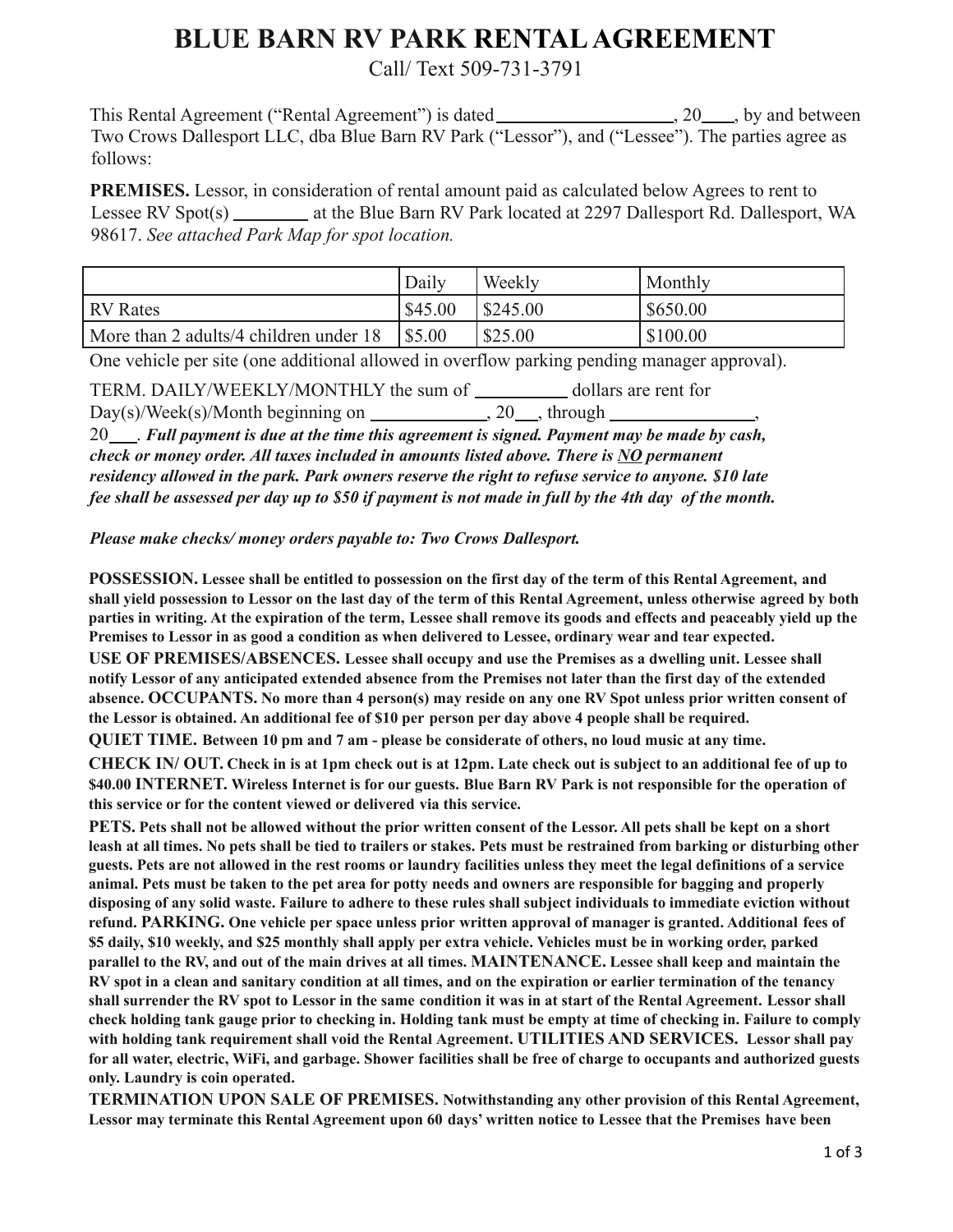sold. DEFAULTS. Lessee shall be in default of this Rental Agreement if Lessee fails to fulfill any Rental Agreement **obligation or term by which Lessee is bound.**

**NON-SUFFICIENT FUNDS. Lessee shall be charged \$25.00 for each check that is returned to Lessor for lack of sufficient funds. INDEMNITY REGARDING USE OF PREMISES. To the extent permitted by law, Lessee agrees to indemnify,**

**hold harmless, and defend Lessor from and against any and all losses, claims, liabilities, and expenses, including reasonable attorney fees, if any, which Lessor may suffer or incur in connection with Lessee's possession, use or misuse of the Premises, except Lessor's act or negligence. Park is not responsible for any electrical components on RV's.**

**TRASH. Dumpsters located in the park are for personal use by guests of the park only. All garbage must be bagged and tied. Boxes must be broken down. Trash shall not be left outside by your RV. Sites are to be kept clean and orderly as determined by management. Washing Vehicles in the Park is prohibited. Keeping RV's clean and in good repair is required.**

**DANGEROUS MATERIALS. Lessee shall not keep or have on the Premises any article or thing of a dangerous, flammable, or e explosive character that might substantially increase the danger of fire on the Premises, or that might be considered hazardous by a responsible insurance company, unless the prior written consent of Lessor is obtained and proof of adequate insurance protection is provided by Lessee to Lessor. FIRES & FIREARMS. No open fires. No Fireworks. No open Firearms may be displayed at any time.**

**PROHIBITED CONDUCT. Disorderly, public intoxication, illegal drug use, obscene language, harassment, conduct that is deemed obnoxious, vulgar or disruptive by management. Clothes lines, electric space heaters, cheater boxes, pig tails, illegal drugs of any kind. Person(s) caught in violation are subject to immediate eviction without refund.**

**COMPLIANCE WITH REGULATIONS. Lessee shall promptly comply with all laws, ordinances, requirements and regulations of the federal, state, county, municipal and other authorities, and the fire insurance underwriters. However, Lessee shall not by this provision be required to make alterations to the exterior of the building or alterations of a structural nature.**

**ASSIGNABILITY/SUBLETTING. Lessee may not assign or sublet the space or any interest in the Space, without the prior written consent of Lessor.**

**NOTICE. Notices under this Rental Agreement shall be deemed valid if placed on the door of the RV.**

**COUNTERPARTS. If this agreement is executed in multiple parts, all counterparts taken together constitute this agreement. Copies of signature are as effective as originals.**

**GOVERNING LAW. This Rental Agreement shall be construed in accordance with the laws of the State of Washington. ENTIRE AGREEMENT/AMENDMENT. This Rental Agreement contains the entire agreement of the parties and there are no other promises, conditions, understandings or other agreements, whether oral or written, relating to the subject matter of this Rental Agreement. This Rental Agreement may be modified or amended in writing, if the writing is signed by the party obligated under the amendment.**

**SEVERABILITY. If any portion of this Rental Agreement shall be held to be invalid or unenforceable for any reason, the remaining provisions shall continue to be valid and enforceable. If a court finds that any provision of this Rental Agreement is invalid or unenforceable, but that by limiting such provision it would become valid and enforceable, then such provision shall be deemed to be written, construed, and enforced as so limited.**

**WAIVER. The failure of either party to enforce any provisions of this Rental Agreement shall not be construed as a waiver or limitation of that party's right to subsequently enforce and compel strict compliance with every provision of this Rental Agreement BINDING EFFECT. The provisions of this Rental Agreement shall be binding upon and inure to the benefit of both parties and their respective legal representatives, successors and assigns.**

#### **LESSOR:**

Blue Barn RV Park 2297 Dallesport Rd. Dallesport, WA 98617

#### **LESSEE:**

| Last    | First | Middle |              |     |
|---------|-------|--------|--------------|-----|
|         |       |        |              |     |
| Address |       | City   | <b>State</b> | Zip |